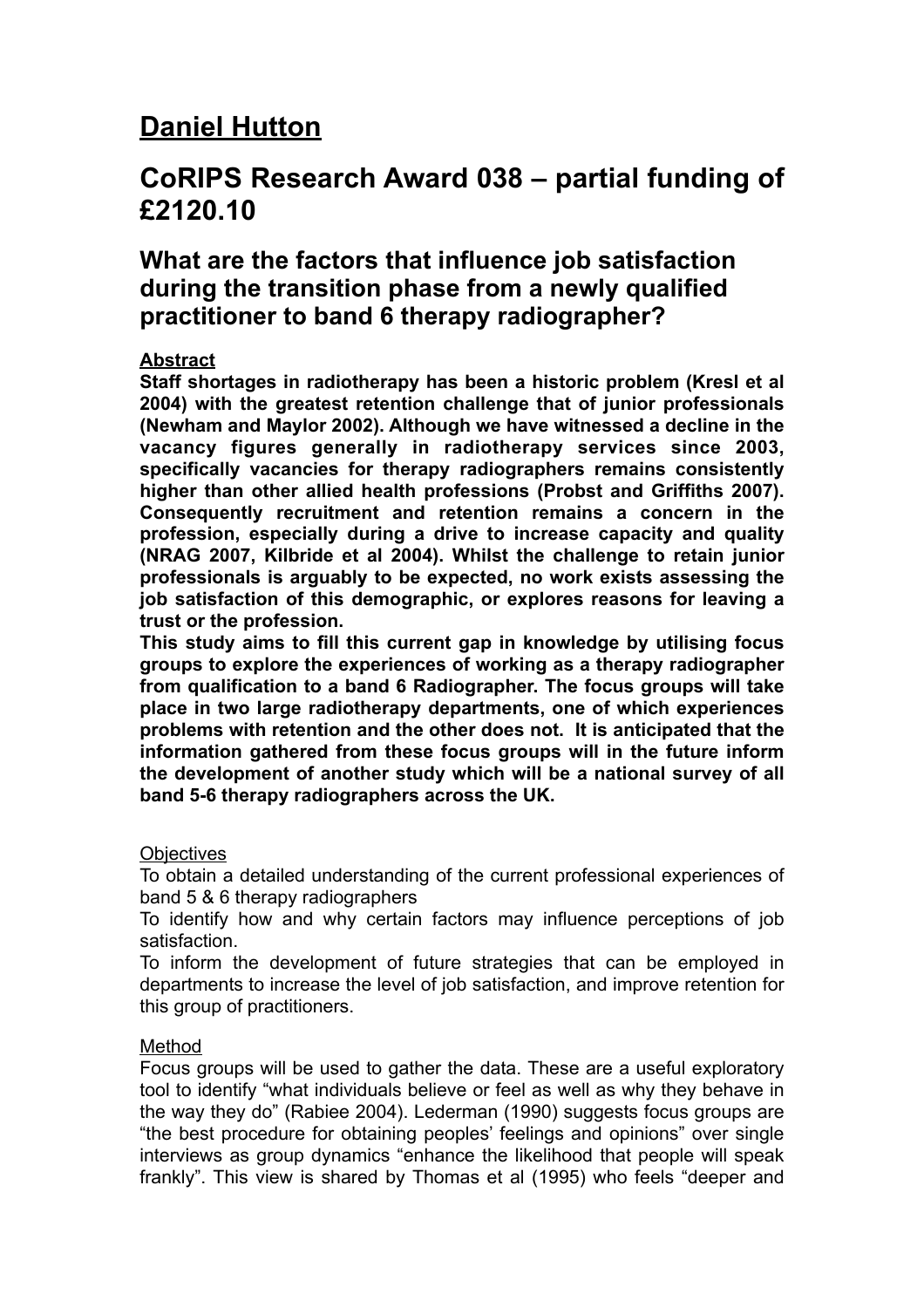richer" data is yielded from focus groups compared with one-to-one interviews. Kitzinger (1994) advocates the use of "pre-existing" groups such as work colleges when exploring issues for which little data exists, such as the focus of this proposal. This situation encourages the frank expression of views and productive challenges. Parsons and Greenwood (2000) tell us that focus groups are becoming an increasingly popular method for health related research. It is accepted that focus groups are not expected or designed to ensure people to reach a consensus, but allows different opinions to be discussed. The intention of this study is not to get a consensus on experiences, as everyone's experiences will be different. Instead the aim is to gather a wide and diverse range of experiences which will add to the richness and diversity of the data.

Participants will be invited to attend a 1 hour focus group of between 4 and 10 people. To facilitate discussion a set of topics were identified and a script produced, which has been informed by the literature review. The focus group script will be pilot tested for it relevance and clarity, at the author's trust on non eligible radiographers.

The principle researcher will attend each focus group to help achieve consistency. It is acknowledged that an essential element for the focus group facilitator is to remain open minded and objective, thereby minimising any preconceptions about the subject be discussed and also ensuing each group will cover the identified topics. A facilitator will also attend each. It is anticipated this will add to the quality of the research and ensure equity and comparability between groups. The facilitator and moderator relationship will also assist in reducing potential bias and preparing an accurate report of the study group by debriefing after each session.

## Data analysis

The focus groups will be recorded and then transcribed per Verbatim. Qualitative research and in particular focus groups can generate large amounts of data. Yin (2003) advocates a systematic approach consisting of examining, categorising, tabulating and recombining the data. Krueger (1994) suggests that data analysis actually begins in the focus group, with skilful facilitation of the discussion to generate rich data. Krueger's Framework analysis also supports the production of summary notes immediately following focus groups. This will be supplemented by notes taken in the session regarding body language and environmental factors. It is anticipated that this will add further detail and richness to the data. Each focus group will be coded and analysed (using key words and phrases). Categories and themes should emerge within each focus group. Krueger (1994) then suggests identifying a thematic framework to develop make comparisons between and within cases. As each centre is to be investigated as a case study, the transcription and data analysis will be undertaken before the next focus group takes places. This approach will allow adaptation to the script if an unexpected pertinent theme emerges.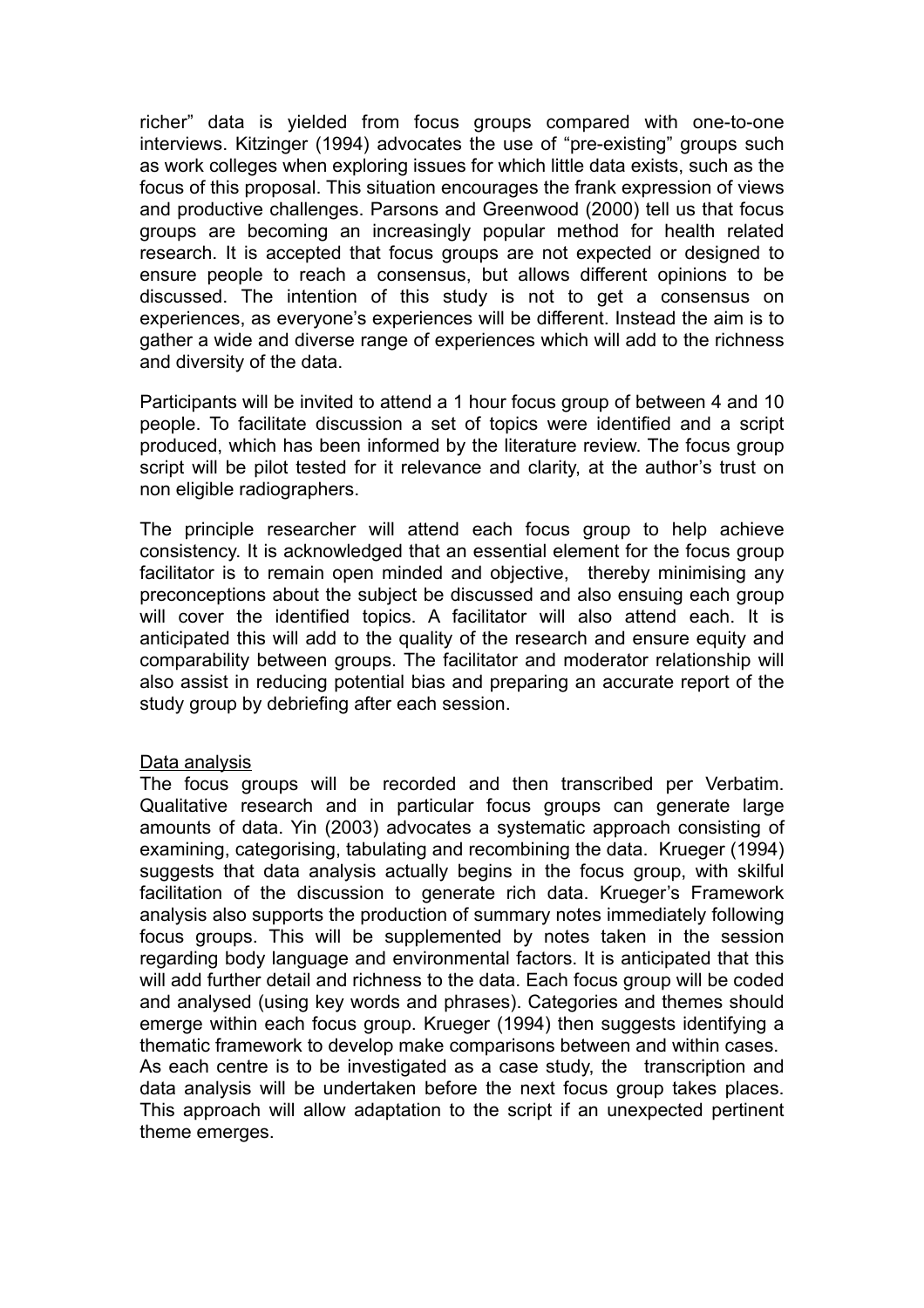Participants will be asked at the start of the group if they would like to see a summary of their groups key findings and themes. This can be sent to them via email if they request to see the results. Peer debriefing will take place at the end of each group and is intended to enhance the research process and increase the trustworthiness and credibility of the study. A peer discussion and debrief between the student and the supervisor about how the process of running the group went coupled with a discussion of the initial findings will inform the facilitation of the subsequent groups.

#### Sample

The sample consists of two centres in the north of England. The selection of the centres has been based on a number of pragmatic reasons. One of these centres has identified retention as an issue though a National Radiotherapy forum, and the other volunteered for the study. However, the selection of the centres has also been influenced by numbers of potential participants ( e.g numbers of bands 5-6 radiographers) as well as costs associated with travel and time.

It is intended that, in the longer term the information gathered from the focus groups will inform the development of questions for a national survey of band 5-6 practitioners thereby gathering wider data.

The sample will therefore be a convenience sample of therapy radiographers who are in band 5-6, and these will be selected from the population of therapy radiographers working in each of the designated radiotherapy departments. The sample will be inclusive of all scopes of practice to capture experiences of those who may have moved laterally to other work areas such as planning. It is not anticipated that there will be any cultural and ethnic issues as all will be invited to volunteer and it is not anticipated that there will be any cultural or ethic diversity issues for the study.

## Recruitment:

Participation will be voluntary and recruitment will be facilitated by the manager / a key contact at each department who will act as the "gatekeeper". An internal e mail / memo / flyer will be sent containing information outlining the project, and requesting interested individuals to contact the researcher to volunteer. Despite the potentially large population at some site (~60 radiographers) it is felt that demand to attend will be moderated by practical issues. For example the focus groups will be conducted on a date selected as convenient by the gatekeeper and will be immediately after the normal working day to minimise disruption to the service. The time window for the focus group is May – July, so it is likely a number of potential volunteers may be on annual leave. Volunteers will be offered a choice of two dates, if demand is still higher a 3rd focus group will be considered, and it maybe possible to run separate focus group for band 5 and band 6 radiographers.

#### Ethical Issues

All participants will be invited to volunteer and will be given information sheets and contact details of the principle researcher should they have any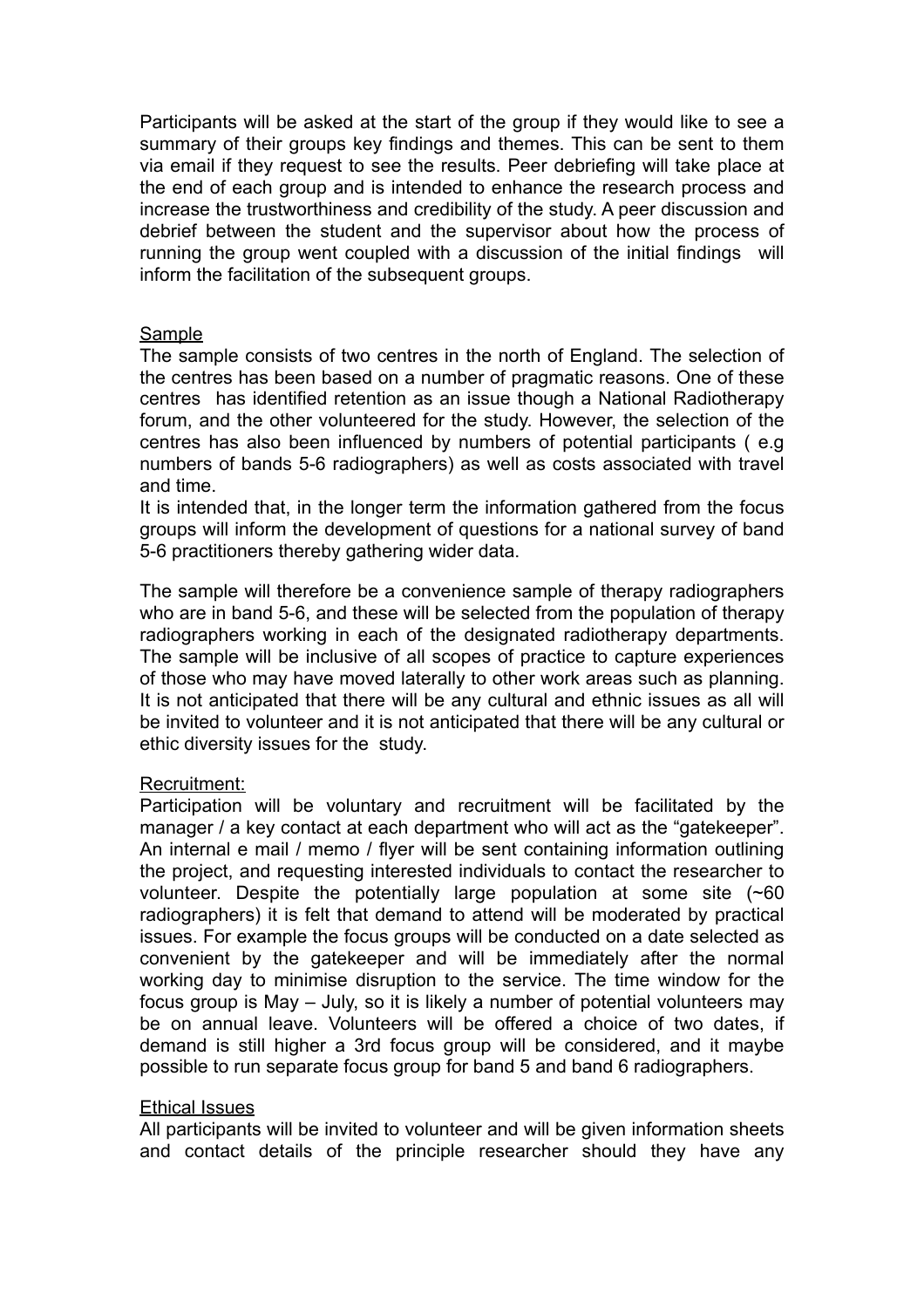questions. They will then be given a consent form to sign. All participants will be reassured about anonymity and confidentiality issues.

Focus groups can potentially raise issues such as anxiety or distress in certain situations. Although it is not anticipated this is a vulnerable group of individuals, supportive strategies will be employed such as outlining at the start of the focus group ground rules and clear role boundaries and follow up support for participants. Care will be taken not to exploit individuals, especially when exploring sensitive questions, as some participants may divulge more information than they had anticipated. As this study focuses on practitioners' experiences, care will be taken not to take out of context any information shared and ensure a persons / departments identity remains anonymous. All data will be anonymised and pseudonyms will be employed.

#### Data security and anonymity

All participants' names will be anonymised, and where appropriate pseudonyms will be used to ensure that individuals cannot be identified. Technical measures used to ensure data security such as password protected computers, encrypted memory sticks, and anti-virus software will be used at both the researchers' place of work and their home computer. Any manual files, or tapes/digital recording equipment, will be stored in a lockable cabinet where only the researcher has access.

#### Dissemination Strategy

The completed study will be submitted to Radiography. Abstract for proffered papers will be submitted to relevant conferences A provisional invite has been received to present the finding at the NRIG workforce meeting in late 2010.

#### Literature Review

Staff shortages in radiotherapy has been a historic problem (Kresl et al 2004) with the greatest retention challenge that of junior professionals (Newham and Maylor 2002). Although we have witnessed a decline in the vacancy figures generally in radiotherapy services since 2003, specifically vacancies for therapy radiographers remains consistently higher than other allied health professions (Probst and Griffiths 2007). Consequently recruitment and retention remains a concern in the profession, especially during a drive to increase capacity and quality (NRAG 2007, Kilbride et al 2004). Whilst the challenge to retain junior professionals is arguably to be expected, no work exists assessing the job satisfaction of this demographic, or explores reasons for leaving a trust or the profession. Happy and developmental minded radiographers currently at Band 5 and 6 will be important if the NHS is to achieve its vision of career progression identified in the 4 tier structure.

The Cancer Reform Strategy (CRS) (2007) pledges that further action will need to be taken to reduce waiting times, with radiotherapy identified as a priority. The National Radiotherapy Advisory Group warn that 30% more radiographers will be required, a prediction supported by The NHS Workforce Review Team. Although we appear to be winning the current capacity battle, NRAG (2007) and the Cancer Reform Strategy (2007) predict an escalating demand (with increasingly challenging targets). NRAG (2007) quantifies the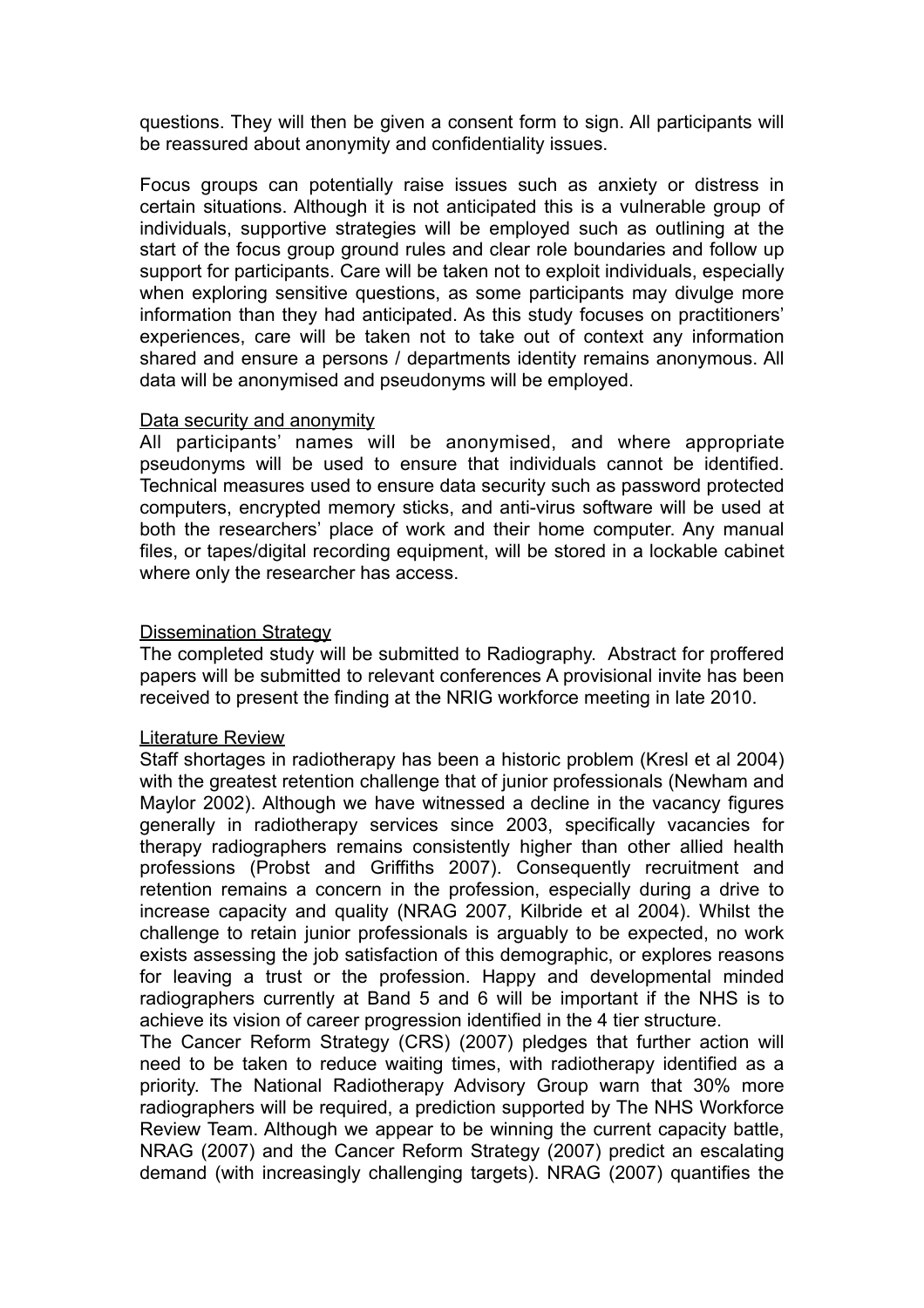gulf between current activity and optimum treatment level as 63% with a projected 91% increase in radiotherapy activity by 2016 thus making retention of trained staff a priority.

#### Retention issues associated with job satisfaction

The literature identifies job satisfaction as multifaceted; it is dependent on the individual and is influenced by the context of their working environment. Probst and Griffiths (2008) assessed all grades of therapy radiographers and identified job design, organisational and managerial governance and stress as the main factors that impact on job satisfaction. Other studies have identified that career development opportunities are reported as a positive factor in staff retention (Probst and Griffiths 2008 Akroyd et al 2002,). Radiotherapy is in an exciting period with the continued introduction of the 4 tier-structure, and the potential to progress up the career ladder. Frustratingly the implementation of this has been slow, somewhat ad hoc and not adopted nationally. This may be one of the factors that may impact on job satisfaction and retention however the paucity of literature assessing the impact of opportunities for career progression makes it difficult to assess for the therapy profession specifically band 5-6 radiographers.

#### **Summary**

The challenge of stepping up to the next level of professional responsibility has been recognised as problematical for new graduates (Gerrish 2000). Nursing literature has also identified that the transition between roles is potentially stressful and complex (Gerrish 2000). The radiotherapy profession have yet look at the graduate experiences to band 6 an essential link in the career chain. Student therapy radiographers' transition to qualified practitioner is often supported with a super -numerery period and enrolment on to a preceptor scheme. Newham and Maylor (2002) studying nurses, describe the benefits of support and preceptorship for both practitioners and the patients they care for. The same level of support does not seem to be readily available for individuals moving from band 5 to 6. Anecdotal evidence in radiotherapy suggests that some Trusts have the most difficulty retaining junior staff, and this is affirmed by Newham and Maylor (2002 ). We currently do not fully understand the nature or factors influencing attrition and turnover, especially early in a therapy radiographers' career. There is a clear lack of evidence around job satisfaction for band 5-6 radiographers and a clear gap in knowledge. It is essential to retain this group of staff and develop appropriate support strategies for them. This is especially important if government and national workforce targets are to be met.

## REFERENCE LIST and BIBILOGRAPHY

AKROYD P, CAISON A, ADAMS RD. (2002) Burnout in radiation therapists: the predictive value of selected stressors. International Journal of Radiation Oncology, Biology and Physics 52(3): 816-21

Cancer Reform Strategy, Department of Health 2007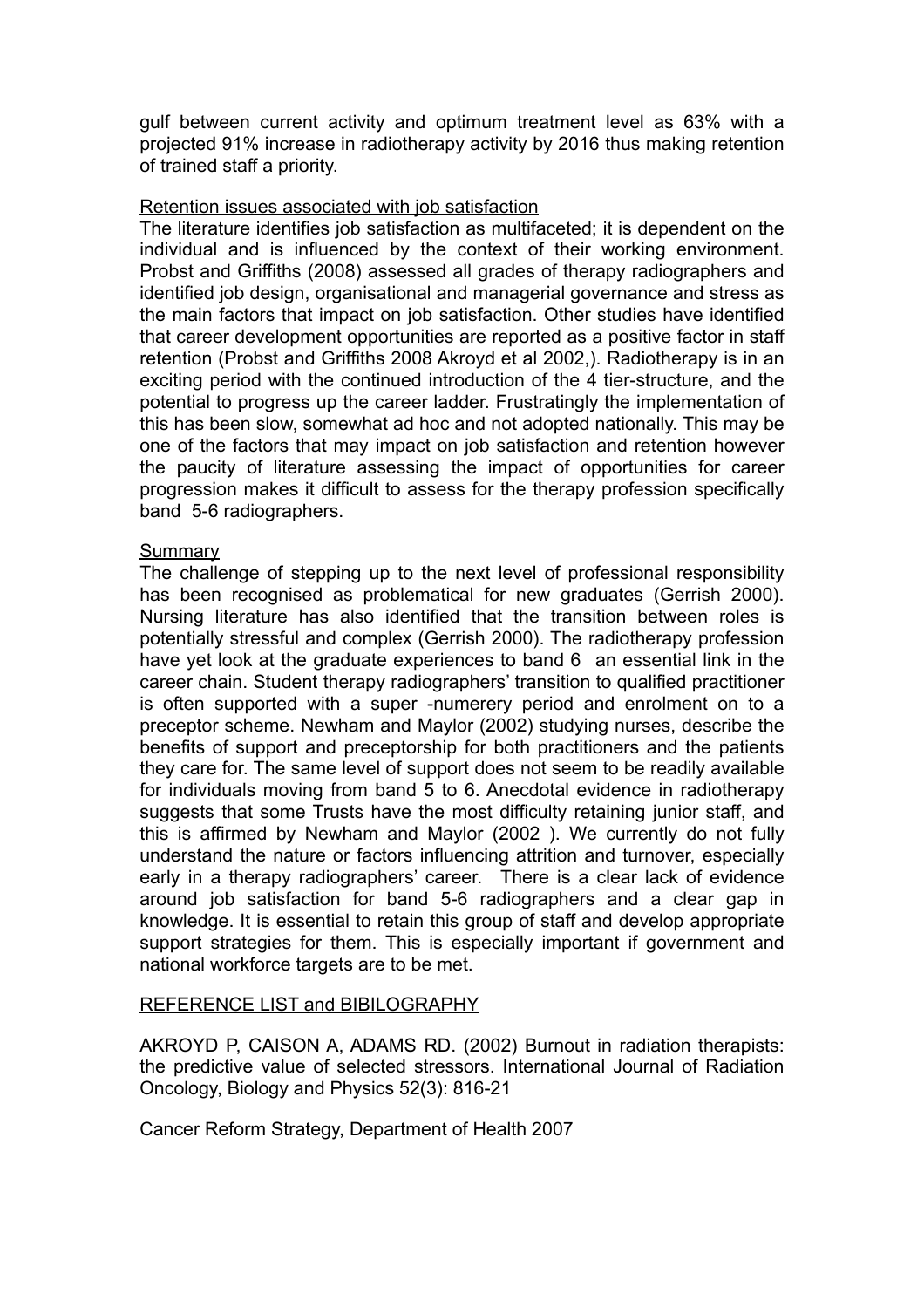College of radiographers (2005). "Radiographic staffing: short term guidance; benchmark for standard core functions within radiotherapy".

CRESWELL.J.W. (1998) Qualitiative Inquiry and Research Design. Cosing amongst Research design: Qualitative, quantitative and mixed methods approach. Sage publications.

CROTTY. M (1998) The Foundations of Social Research. Meaning and Perspective in the Research Process. Sage Publications.

Department of Health "NHS Cancer Plan". London: DoH, 2000,

Department of Health. A health service for all talents: developing the NHS workforce: a consultation document on the review of workforce planning; 2000

Department of Health. Agenda for Change. London: DoH, 2004. Department of Health. NHS cancer plan and the new NHS: Providing a patient-centered service. London: DoH, 2004

Fereday, J., & Muir-Cochrane, E. (2006). Demonstrating rigor using thematic analysis: A hybrid approach of inductive and deductive coding and theme development. International Journal of Qualitative Methods, 5(1), Article 7

GERRISH, K (2000). Still fumbling along? A comparative study of the newly qualified nurse's perception of the transition from student to qualified nurse. Journal of Advanced Nursing, 32 (2), 473-480

GRIFFITHS S (2000). Therapy radiographers staffing for the treatment and care of cancer patients. Journal of Radiotherapy in Practice 1: 161-169

GRIFFITHS S.E., Craig A., Abraham M. (2006) Radiographer roles and risk management in radiotherapy, and a UK survey, Journal of Radiotherapy in Practice 5: 137-146

Kirkbride, P., Roberts, J.T. and Craig, A. (2004). Radiotherapy in the UK: There are problems – what are the solutions? Clinical Oncology, 16 (6), 385-386

KITZINGER J (1994) The methodology of focus groups: the importance of interactions between research participants. Socilogy of Health and Illness 16, 103-121

KRESL J.J. and Drummond R.L., (2004) A historical perspective of the radiation oncology workforce and ongoing initiatives to impact recruitment and retention. International Journal Radiation Oncology Biology Physics, 60 (1), 8-14

KREUGER RA (1994) Focus Groups: A Practical Guide for Applied Research. Thousand Oaks, CA: Sage Publications